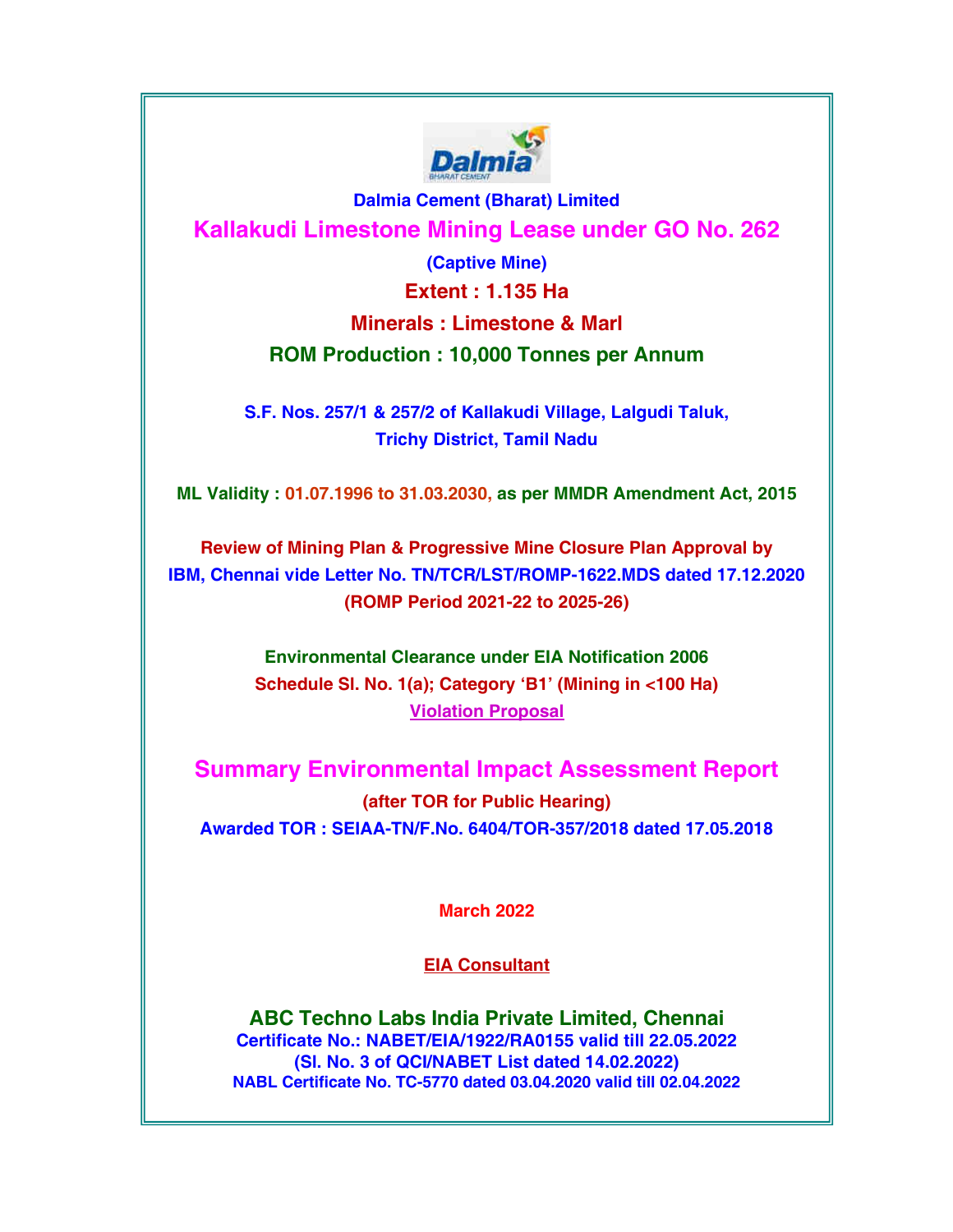# Dalmia Cement (Bharat) Limited Kallakudi Limestone Mining Lease under GO No. 262 Summary Environmental Impact Assessment Report

#### 1.0 Introduction

#### 1.1 Project Proponent

M/s. Dalmia Cement (Bharat) Limited are operating Cement Plants at Dalmiapuram & Ariyalur in Tamil Nadu, Kadapa in Andhra Pradesh, Belgaum in Karnataka and Cement Units across Northeast & Eastern Regions. DCBL's Cement manufacturing capacity is now about 31 Million Tonnes per Annum (MTPA).

DCBL had established Dalmiapuram Cement Plant in the Year 1939 (Pre-Independence period). Dalmiapuram Cement Plant is located in Palanganatham Village, Ariyalur Taluk and District. Coal based Captive Power Plant (CPP) of 1x27 MW was established during 2005-06 within the Complex and expanded with another 1x23 MW in the Year 2008 to cater the Cement Plant. DCBL Township is located in Kallakudi Village with 640 Quarters near the Cement Plant. Also, there is a Hospital, Co-operative Society, Dairy Farm, Dalmia HSS (1,637 Students) & Dalmia Vidya Mandir School (836 Students), ITI (150 Students), etc. at Dalmiapuram.

DCBL had also established the green field Cement Plant of 3.0 MTPA cement capacity at Govindapuram near Ariyalur during 2009-10 and is at a distance of 35 km from Dalmiapuram. With the recent Modernization & Expansion, Dalmiapuram Cement Plant Clinker production will be 3.23 MTPA and Cement production will be 5.00 MTPA. Govindapuram Cement Plant Clinker production will be 2.50 MTPA and Cement production will be 4.00 MTPA. Dalmiapuram Cement Plant requires 5.00 MTPA Limestone and Govindapuram Cement Plant requires 4.00 MTPA Limestone. Limestone demand of both Cement Plants are met from existing captive mines of DCBL viz. Kallakudi-Kovandakurichi (KLK-KVK) Mines, Periyathirukonam (PTK) Mines and amalgamated Periyanagalur, Aminabad & Khairulabad (PNR Group) Mines. KLK-KVK Mines are cluster of mines located near the Dalmiapuram Cement Plant and also called as Local Mines.

Presently, there are 242 Executives, 270 Staff & Workmen and 1,827 Contract Employees working in Cement Plant, Power Plants and Local Mines. The Plants also generate about 500 Indirect Employments. The communication address is as follows :

The Unit Head, Dalmia Cement (Bharat) Limited, Dalmiapuram, Lalgudi Taluk, Tiruchirapalli District, Tamil Nadu-621 651. Telephone Nos. : 04329-235123; Fax : 04329-235111 e-mail : k.vinayagamurthi@dalmiacement.com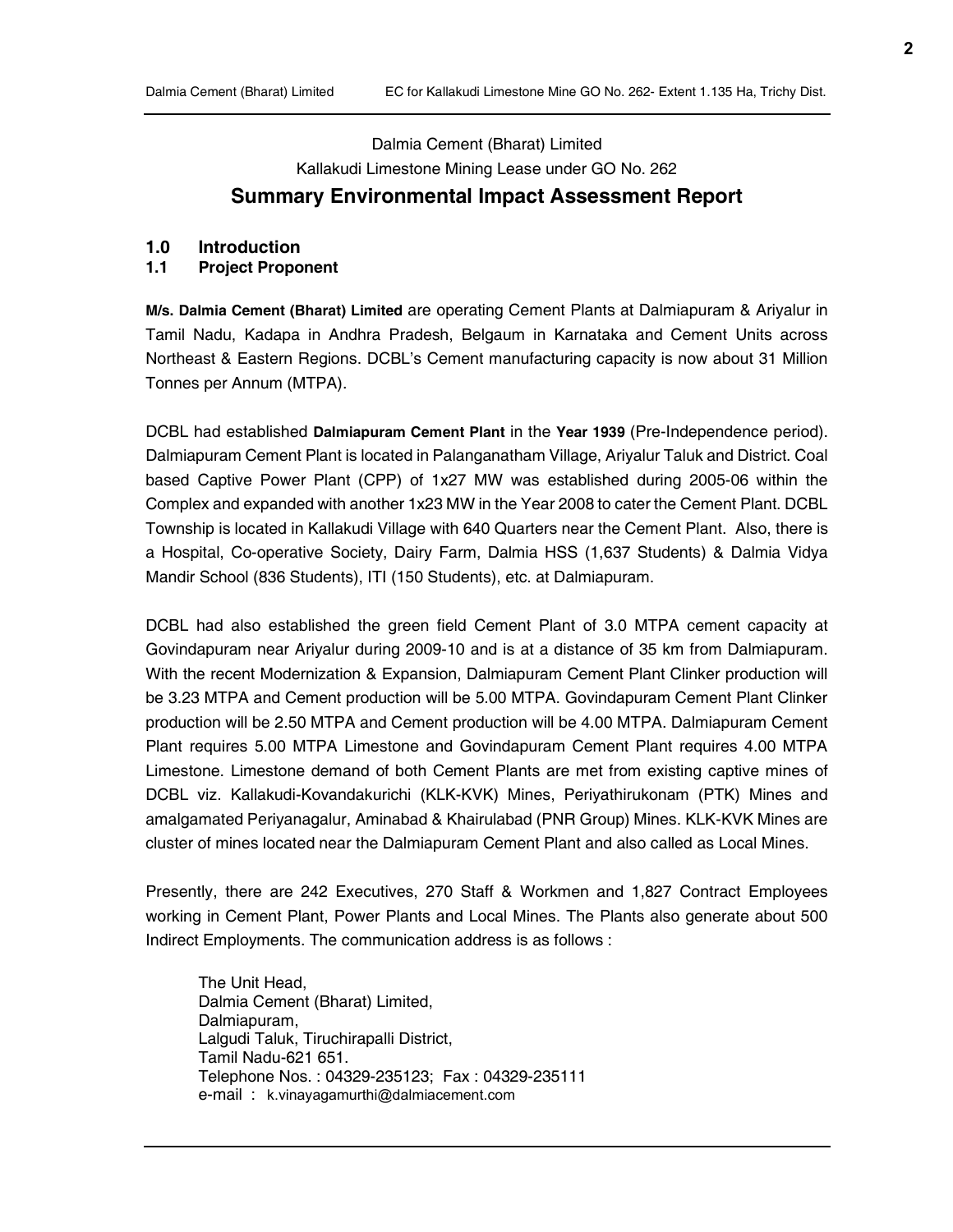#### 1.2 Project Profile

There are 2 Mining Pits (111.985 Ha) at Kallakudi and another 2 Mining Pits (79.28 Ha) at Kovandakurichi and are being operated under 5 Mining Leases. Kallakudi Mining Pit No. 1 is being operated with 4 Mining Leases including two <5 Ha Leases. Kallakudi Limestone Mining Lease under GO No. 262 is one of the Leases of Pit No. 1 over an Extent 1.135 Ha in S.F Nos. 257/1 and 257/2 of Kallakudi Village, Lalgudi Taluk, Tiruchirapalli District in Tamil Nadu (Fig. 1.1). It is Mining Lease-4 (ML-4) of KLK-KVK Mines. Lease area is Govt. Poramboke Land. There is no Rehabilitation & Resettlement (R&R) issue due to this existing Mine. Also, there is no Litigation against the Proposal. Mining Lease is located in north of Dalmiapuram Plant at 600 m (aerial) and 2 km (by road) distance. It is accessible from Trichy-Chidambaram National Highway (NH)- 81 which passes adjacent to Lease (west).

This mining lease was originally granted to DCBL in the year 1945 vide Collector's Proceedings No. A8/5067/43 dated 01.09.1945 for a period of 20 years having validity from 01.07.1946 to 30.06.1966. First Renewal was also granted vide GO Ms. No. 642 (LC) for the Period 01.07.1967 to 30.06.1986. Second Renewal was granted for a period of 10 years vide G.O. Ms. No. 262 Industries (MMA2) dated 15.11.1995 (validity from 01.07.1986 to 30.06.1996). Subsequently, application for Third Renewal was submitted on 23.02.1996 for the period from 01.07.1996 to 30.06.2016. The mine was operated under deemed extension. As per Amended MMDR Act 2015, validity of the Lease is upto March 31, 2030.

Consent to Operate (CTO) Orders were granted by Tamil Nadu Pollution Control Board (TNPCB) and were periodically renewed. Recent CTOs were 150812703727 (Water Act) and 150822703727 (Air Act) dated 19.11.2015 with validity upto 30.06.2016. Regional Controller of Mines, Indian Bureau of Mines (IBM), Chennai has accorded its Approval for Review of Mining Plan (ROMP) for the Period 2021-22 to 2025-26 vide Letter No. TN/TCR/LST/ROMP-1622.MDS dated 17.12.2020.

The commencement of mining in this Lease was in the Year 1946. The Mine is now in Temporary Discontinuance from 2017 for want of EC and Temporary Discontinuance Notice was given to IBM in Nov. 2018. Existing Pit configuration is 197 (L) x 53 (W) x 29.5 m (Depth). Mineable Reserves (111 Category) as on 01.09.2020 is Limestone-1,19,830 Tonnes and Marl-24,207 Tonnes, thus, total 1,44,037 Tonnes ROM. Presently, Opencast Mechanized Non-Conventional Method of Mining using mega Rock Breakers, without Drilling & Blasting, is adopted.

The entire lease area is already fully opened. The entire Top Soil quantity of 4,540 Tons generated was fully utilised for Green Belt development at the boundaries. There was/will be 'No Over Burden (OB)' generation from the Lease and also 'No OB Dump' in the Lease. Approved Surface Plan is given as Fig. 2.1.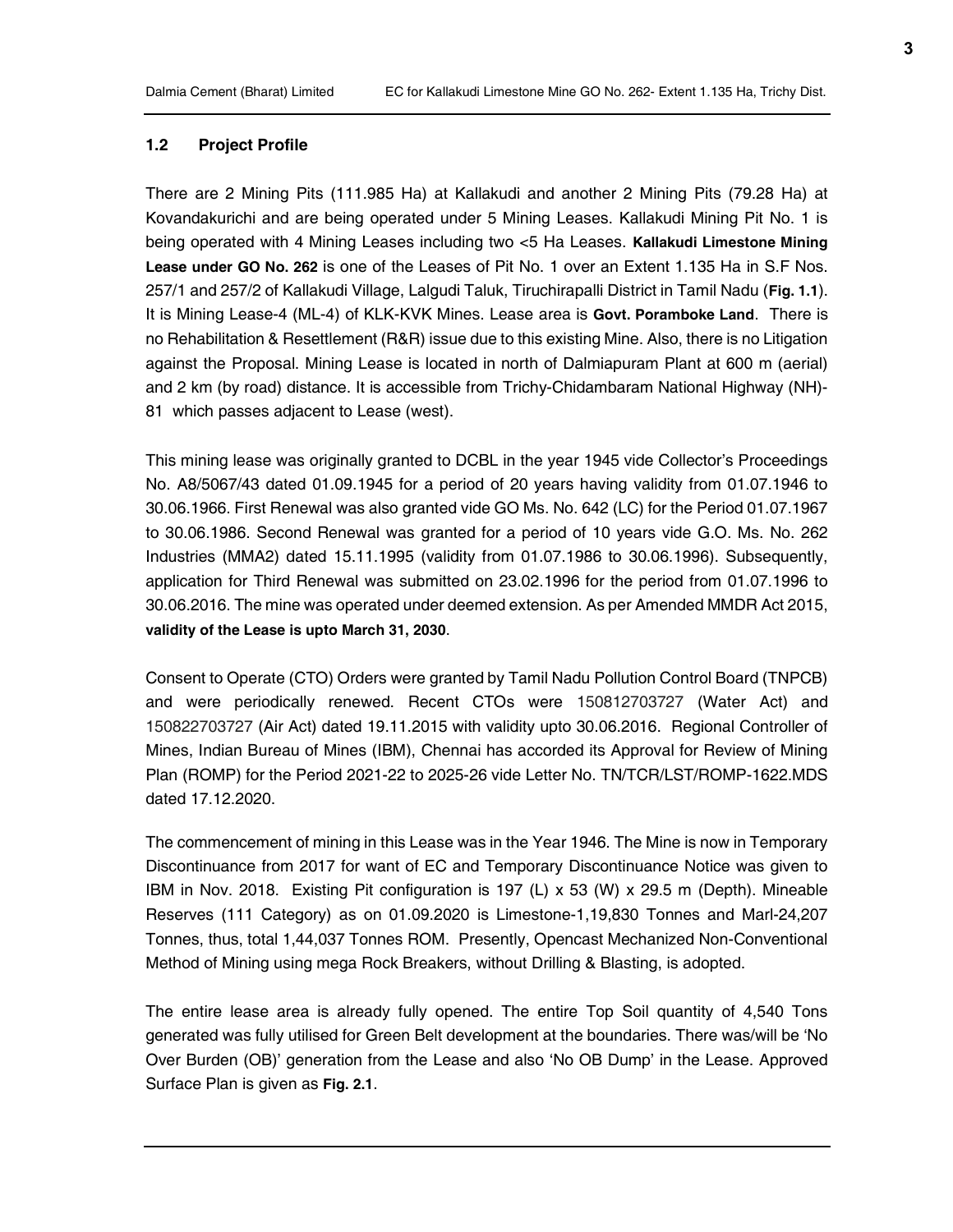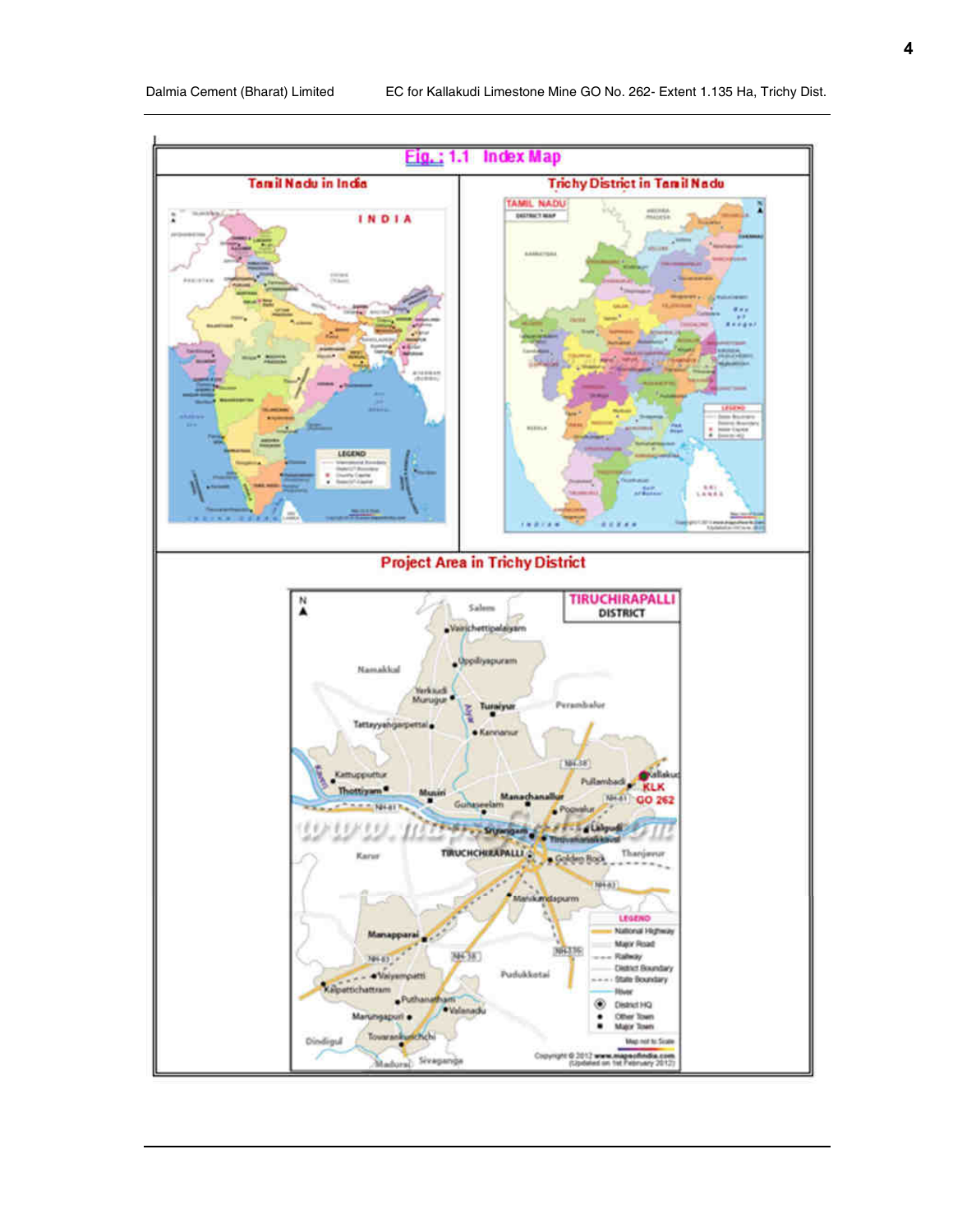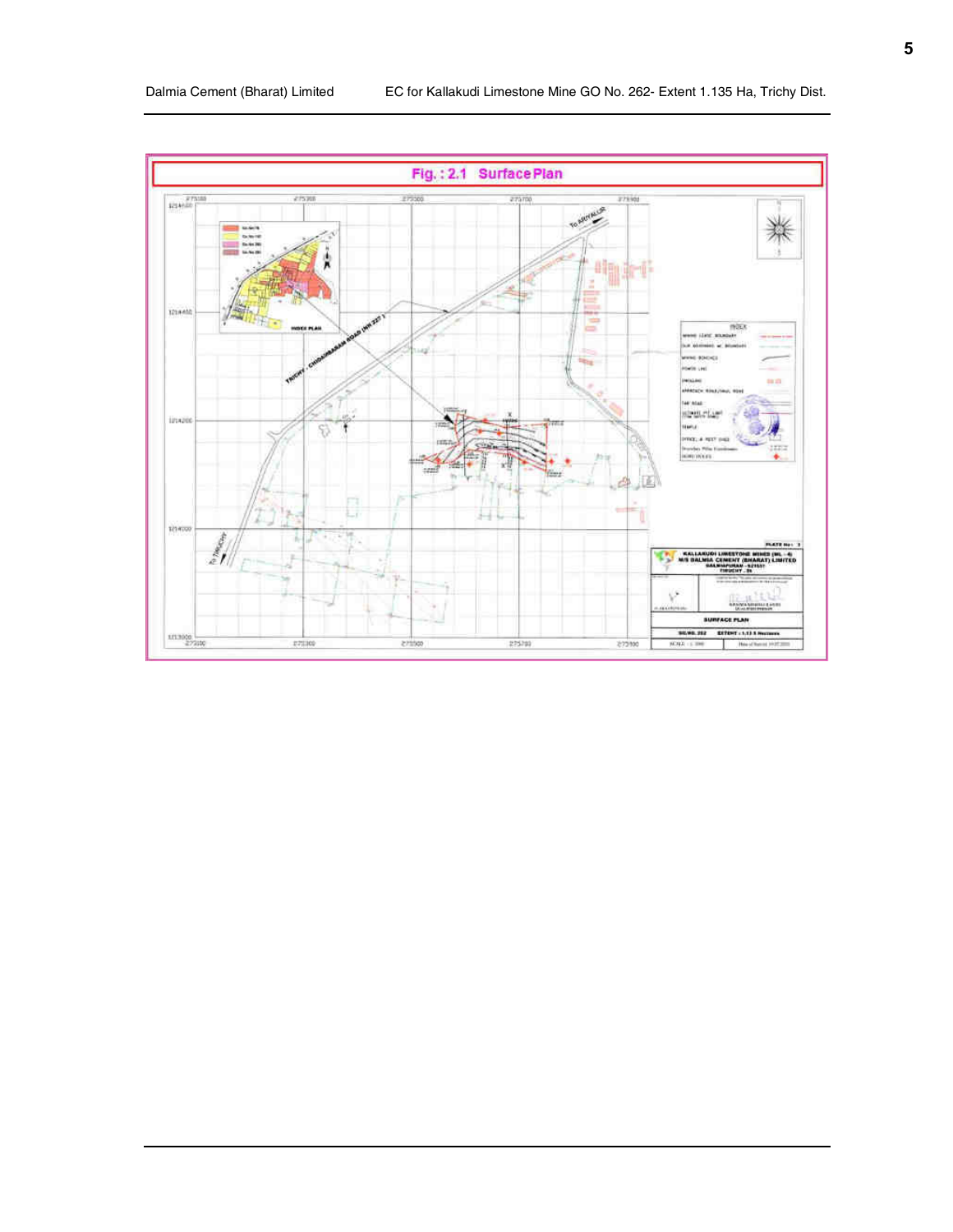After individual Lease production commencement, about 86,469 Tonnes of Limestone was mined out from this Lease against Planned production of 132,736 Tonnes during 2003-04 to 2020-21. The proposed maximum production from this Lease during ROMP Period is 9,978, say, 10,000 Tonnes ROM @ 335 TPD (Table 2.1).

|               | Working<br>RLs, m                         | Top           | OB,      | <b>Production, Tonnes</b> |          |                            | <b>Mineral</b>     | Ore:OB |
|---------------|-------------------------------------------|---------------|----------|---------------------------|----------|----------------------------|--------------------|--------|
| <b>Period</b> |                                           | Soil,<br>cu.m | cu.m     | Limestone                 | Marl     | <b>Total</b><br><b>ROM</b> | Rejects,<br>Tonnes | Ratio  |
| 2021-22       | 75-69<br>(3 <sup>rd</sup> Bench)          | 0             | $\Omega$ | 4350                      | $\Omega$ | 4350                       | $\Omega$           | 1:0    |
| 2022-23       | 80-63.5<br>$(2^{nd} 8 4^{th}$<br>Benches) | $\Omega$      | $\Omega$ | 1989                      | 2520     | 4509                       | $\Omega$           | 1:0    |
| 2023-24       | 68.5-62<br>4 <sup>th</sup> Bench)         | 0             | $\Omega$ | 4134                      | $\Omega$ | 4134                       | $\Omega$           | 1:0    |
| 2024-25       | 61.6-56.6<br>(5 <sup>th</sup> Bench)      | 0             | $\Omega$ | 2940                      | 1260     | 4200                       | $\Omega$           | 1:0    |
| 2025-26       | 70-63.5<br>4 <sup>th</sup> Bench)         | 0             | $\Omega$ | 7578                      | 2400     | 9978                       | 0                  | 1:0    |
| Total         |                                           | $\bf{0}$      | $\bf{0}$ | 20,991                    | 6.180    | 27,171                     | $\bf{0}$           | 1:0    |

Table : 2.1 Proposed Production during ROMP Period

The balance 1,16,866 Tonnes ROM will be mined out during successive Plan/Scheme Periods. Balance Life of the Mine is 14 Years. Ultimate Pit Depth will be 31.0 m BGL. Ground Water-table in the Mine vicinity is found to be at 45 m below ground level (BGL) during Postmonsoon Season and 50 m BGL during Premonsoon Season. No ground water-table intersection is involved.

| <b>Existing Mining Pit Size</b>                   |    | 197 (L) x 53 (W) x 29.5 m (D)             |
|---------------------------------------------------|----|-------------------------------------------|
| Mineral                                           |    | Limestone & Marl                          |
| Mineable Reserves - 01.09.2020                    | ÷  | Limestone-1,19,830 Tonnes                 |
|                                                   |    | Marl-24,207 Tonnes-Total 1,44,037 Tonnes  |
| Mx. Production- ROMP Period                       | ÷  | 10,000 TPA ROM @ 335 TPD                  |
| No. of working days per annum                     | ÷  | 30 (3 shifts)                             |
| Life of the Mine                                  |    | 14 years                                  |
| <b>Ore:OB Ratio-ROMP Period</b>                   |    | 1:0                                       |
| <b>Bench Height</b>                               | ÷  | 7.5 m                                     |
| <b>Bench Width</b>                                |    | $8 - 12$ m                                |
| <b>Bench Slope</b>                                | ÷  | $10^{\circ}$ to $15^{\circ}$ (vertical)   |
| Pit Limit-ROMP Period                             | ÷. | 30 m BGL (RL 86.6 m to RL 56.6 m)         |
| <b>Ultimate Pit Limit-Conceptual</b>              | ÷  | 197 (L) $\times$ 53 (W) $\times$ 31 m (D) |
|                                                   |    | (Top RL 86.6 m; Bottom RL 55.6 m)         |
| Ground Water-table                                | ÷  | 45-50 m BGL                               |
| Mining will not intersect the Ground Water-table. |    |                                           |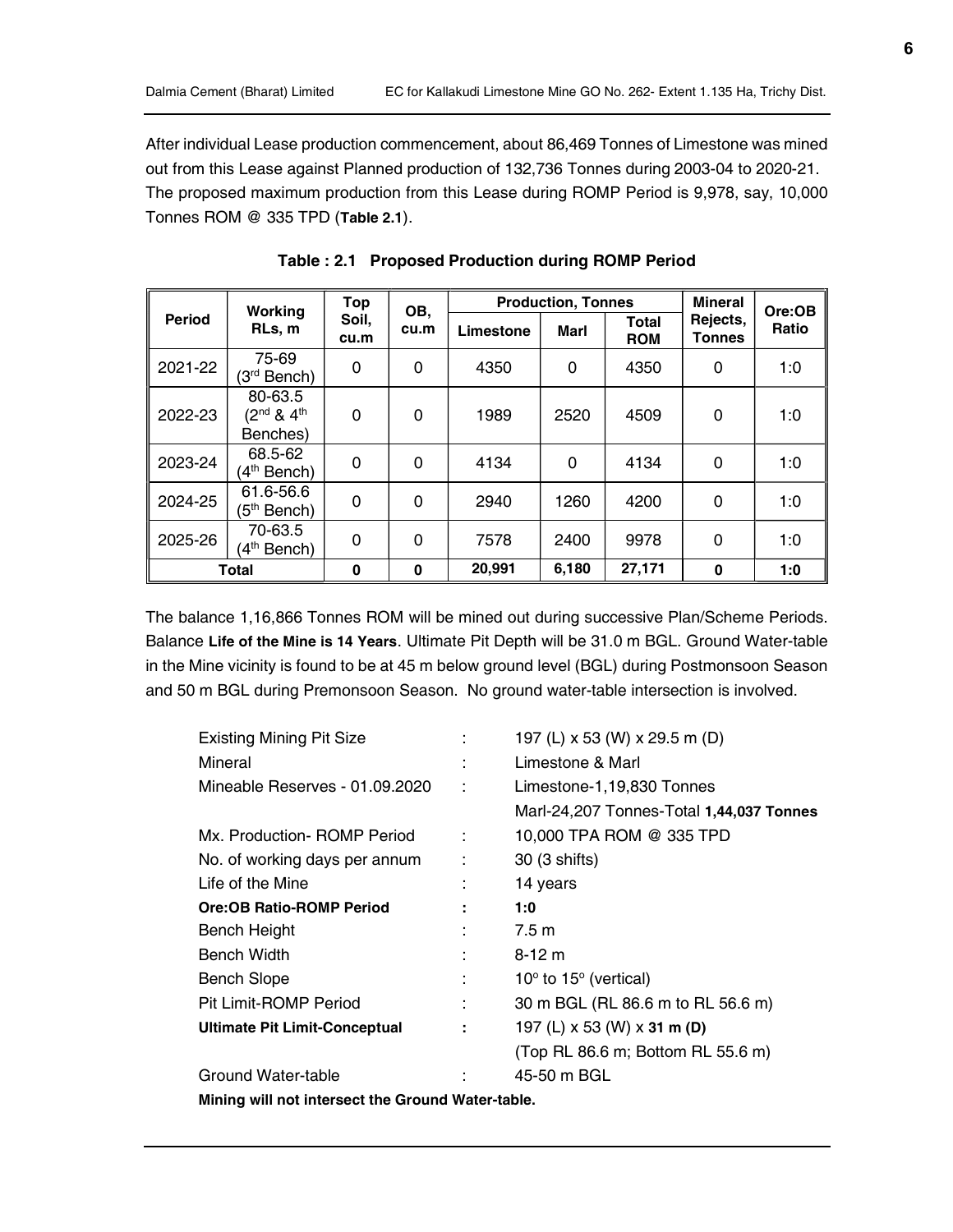'No prior Environmental Clearance (EC) is required for the Mines with <5 Ha Extent' in the context of the Ministry of Environment, Forest and Climate Change (MoEF&CC), Office Memorandum (OM) No. J-11013/182/2012-IA-II(M) dated 04.01.2013. However, the existing Mining Lease requires EC as per MoEF&CC Notification SO 141(E) dated 15.01.2016 under EIA Notification 2006. As per MoEF&CC, 'the mine leases which continue to operate without obtaining EC after 15.01.2016 shall be considered as Violation Cases and the leases which were in operation till 15.01.2016 and stopped the production after 15.01.2016 shall be considered for EC'.

DCBL has operated Kallakudi Limestone Mine under GO 262 after 15.01.2016 till 2016-17 and produced 3,381 Tonnes of Limestone during Violation Period of 9 months. Operating the Lease without EC is in VIOLATION of EIA Notification 2006 (as amended). The mining activities are stopped now and there is no production from this Mine.

DCBL has applied for EC to SEIAA-TN vide Online Proposal No. SIA/TN/MIN/23819/2018 on 07.04.2018. The Proposal under Sl. No. 1(a), Category B1 was deliberated under Violation Category in State Level Expert Appraisal Committee-Tamil Nadu (SEAC-TN) in its 109<sup>th</sup> Meeting held on 26.04.2018 and in 301<sup>st</sup> SEIAA-TN Meeting held on 17.05.2018. Terms of Reference (TOR) has been awarded vide Letter SEIAA-TN/F.No.6404/TOR-357/2018 dated 17.05.2018 with Public Hearing for preparing Environmental Impact Assessment (EIA) Report.

The EIA Consultant, M/s.ABC Techno Labs India Private Limited, Chennai has been accredited for various Sectors including Sector-1 (Mining Projects) for Category 'A' by the National Accreditation Board for Education & Training (NABET), Quality Council of India vide Certificate NABET/EIA/1922/RA 0155 with validity 22.05.2022 (Sl. No. 3 of QCI/NABET List dated 14.02.2022). ABC Techno Labs India Private Limited Laboratory is accredited by the National Accreditation Board for Testing and Calibration Laboratories (NABL) vide Certificate No. TC-5770 dated 03.04.2020 valid till 02.04.2022. The Lab is also recognised by MoEF&CC vide Letter F. No. Q-15018/04/2019-CPW dated 14.10.2019 with validity of 5 years.

The EIA Report has been prepared and submitted as per awarded TORs with the Additional Chapter No. 13 for Ecological Damage Assessment, Remediation Plan and Natural Resource Augmentation & Community Resource Augmentation Plan. The Summary EIA Reports (both in English and Tamil) along with Draft EIA Report are submitted for the Public Consultation & Public Hearing.

Meanwhile, DCBL has received Demand Notice from the District Collector, Trichy for 100% cost of Mineral value of Limestone quantity produced without EC vide Rc. No. 363/G&M/1996 dated 08.07.2019 for Rs.15,73,355/-. Accordingly, DCBL has remitted Rs.15,73,355/- on 19.07.2019 vide TNTC9 Chalan No. 14933 through State Bank of India, Trichy. Now, the Mine will be operated only after obtaining all Statutory Clearances.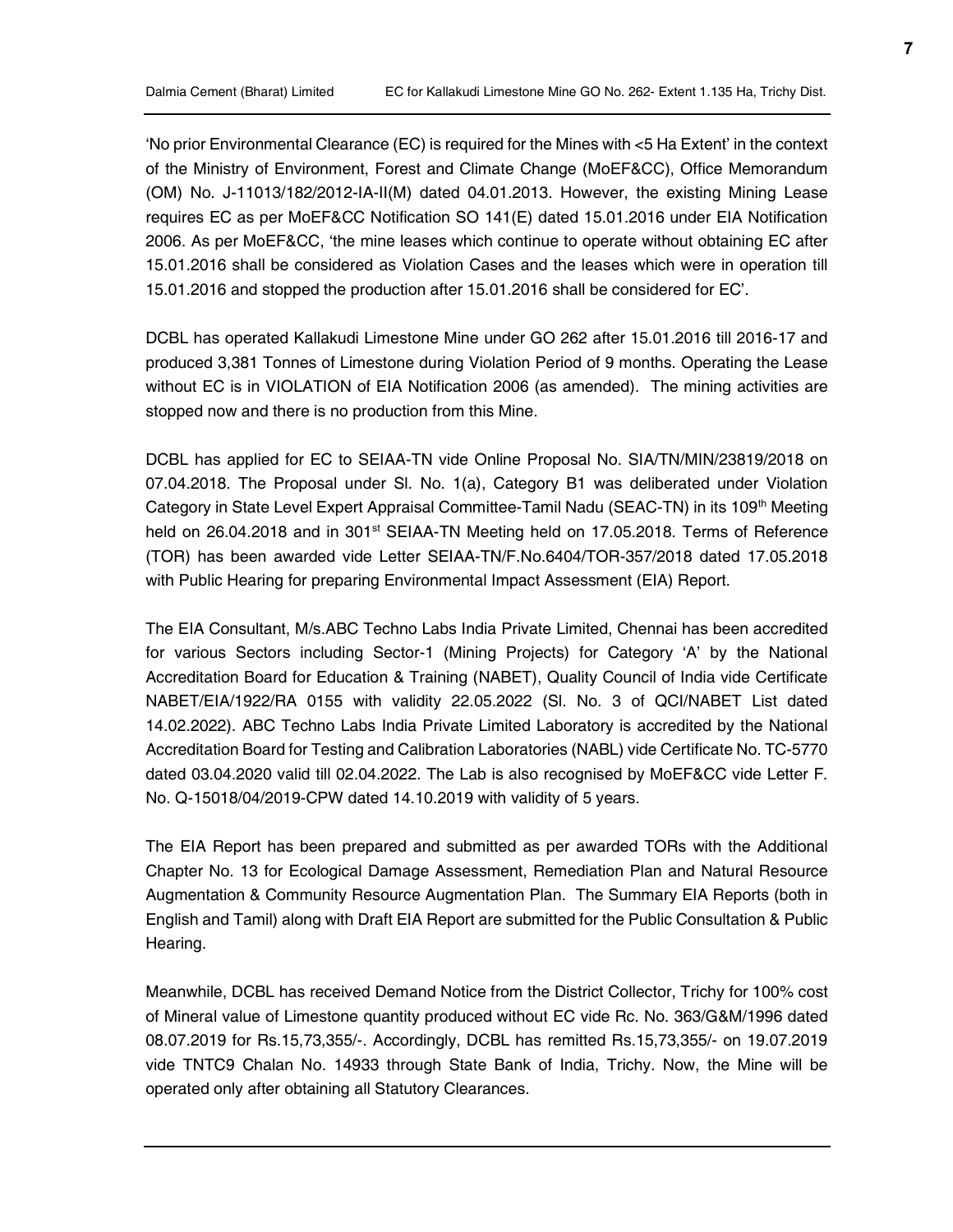## 2.0 Description of the Environment

# 2.1 Environmental Setting

Mining Lease is located inbetween  $10^{\circ}58'34.20"$ -10°59'37.62" North Latitude & 78°56'44.40" -78°56'51.96" East Longitude (Survey of India Topo Sheet No. 58 J/13) (Fig. 1.2). Karaivetti Bird Sanctuary, Notified Eco Sensitive Area (ESA) vide S.O. 1909(E) dated 31.05.2019, is located at a distance of 9.6 km in east direction from the Lease. The shortest Eco Sensitive Zone (ESZ) of Karaivetti Bird Sanctuary is 8.7 km in ENE direction. As the ESZ is notified, no NOC from National Board for Wildlife (NBWL) is required for the Project. Other than Karaivetti Bird Sanctuary, there are no other Eco Sensitive Areas like National Parks, Wildlife Sanctuaries, Biosphere Reserves, Wildlife Corridors, Ramsar Sites, Tiger/Elephant Reserves, Reserved Forests, etc. (existing as well as proposed) within 10 km from the Lease.

The general elevation of the study area ranges from 40 m to 120 m above MSL (aMSL). The Seasonal River Coleroon is the major river course flowing west to east at southern side (8.5-10 km distance). River Cauvery flows at 11.5 km in south direction. The seasonal nallahs which drain the area are : Uppar Odai/Andi Odai, Man Odai and Nandiyar Nallah. Pullambadi Canal runs in the southern side of the Mines.

Mine is accessible from adjacent National Highway NH-81 connecting Chidambaram with Trichy. Southern Railway BG Line connecting Chennai Egmore-Trichy-Kanniyakumari runs at a distance of 1.0 km in east and Kallakudi Palanganatham is the nearest railway station. Trichy is the nearest Airport at a distance of 30 km in the southwest. The major settlements with in the area are Kallakudi Town Panchayat (Population-11,604; 2011 Census) @ 0.2 km (E) and Pullambadi Town Panchayat (Population-10,241) @ 4.4 km (SSW).

Industries in 10 km Radius : Dalmiapuram Cement Plant along with its Captive Power Plants and KLK-KVK Mines are the major industries in the Study Area. DCBL Kallakudi Pit No. 2 is at 0.4 km in north, Kavandakurichi Pit-3 (Vadugarpet & Kovandakurichi) is at 1.5 km (SSW). KVK Mines Office is at 2.5 km in SSW direction. Dalmia Refractories Ltd. is located adjacent to Dalmiapuram Cement Plant. Dhandapani Cement's Venkatachalapuram & Pullambadi Mines are located at 3.9 and 4.3 km in SW.

## 2.2 Baseline Environmental Status

The monitoring stations were identified in the study area of 10 km radius from centre of Cumulative Impact Zone (Fig. 3.1). The monitoring stations were selected in such a way that the baseline environmental data reflects the Cumulative Impact of existing Mines and Industries in the Study area.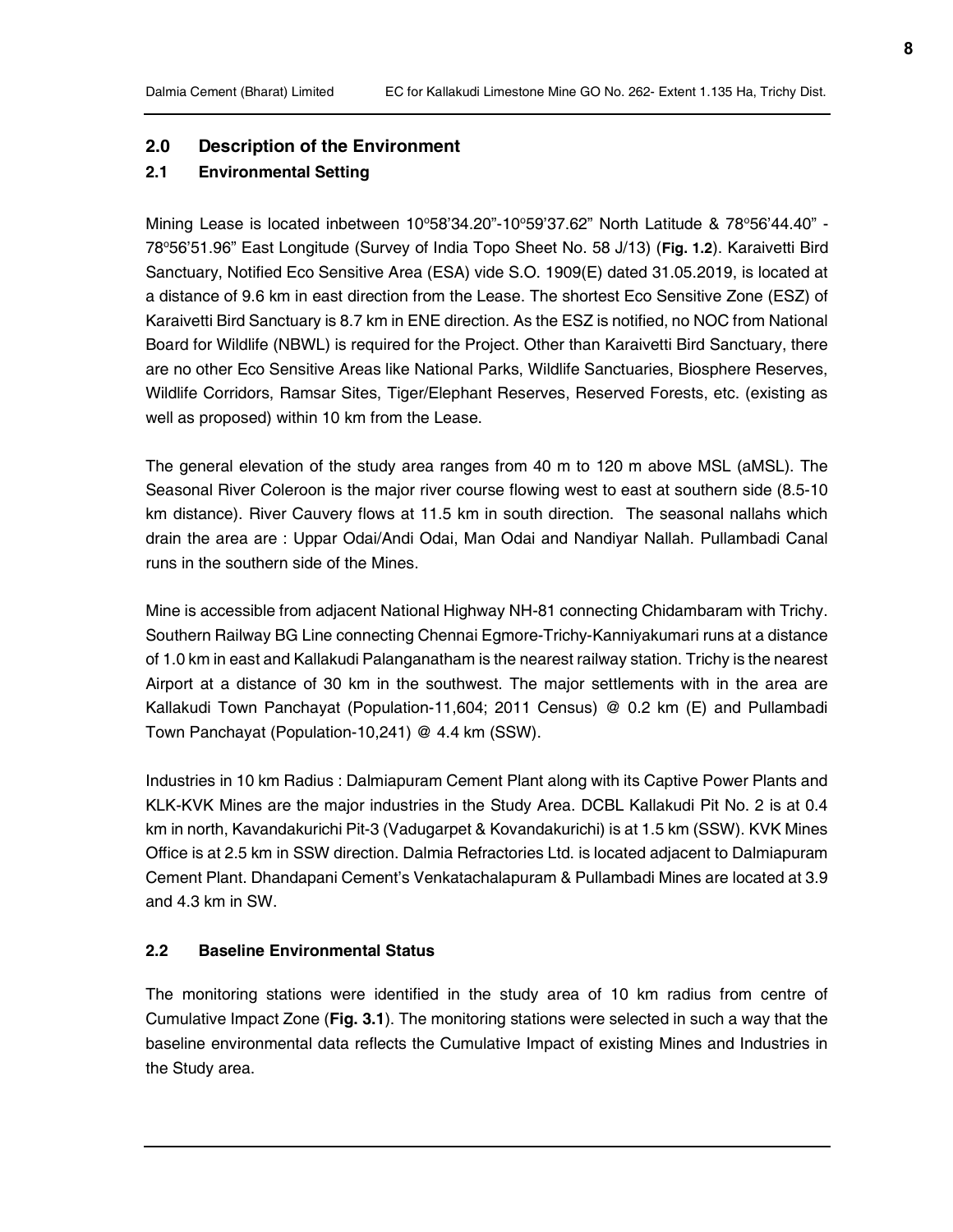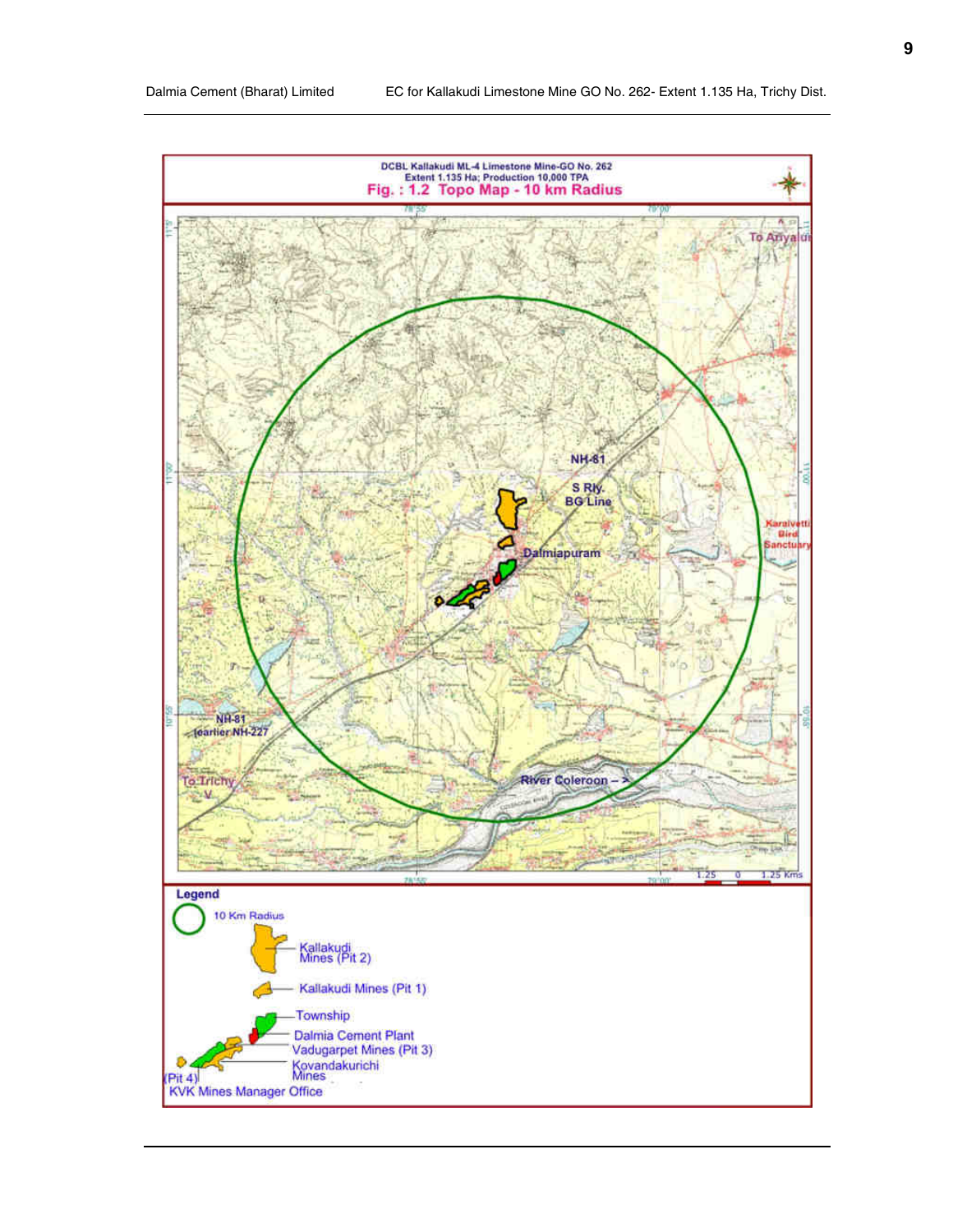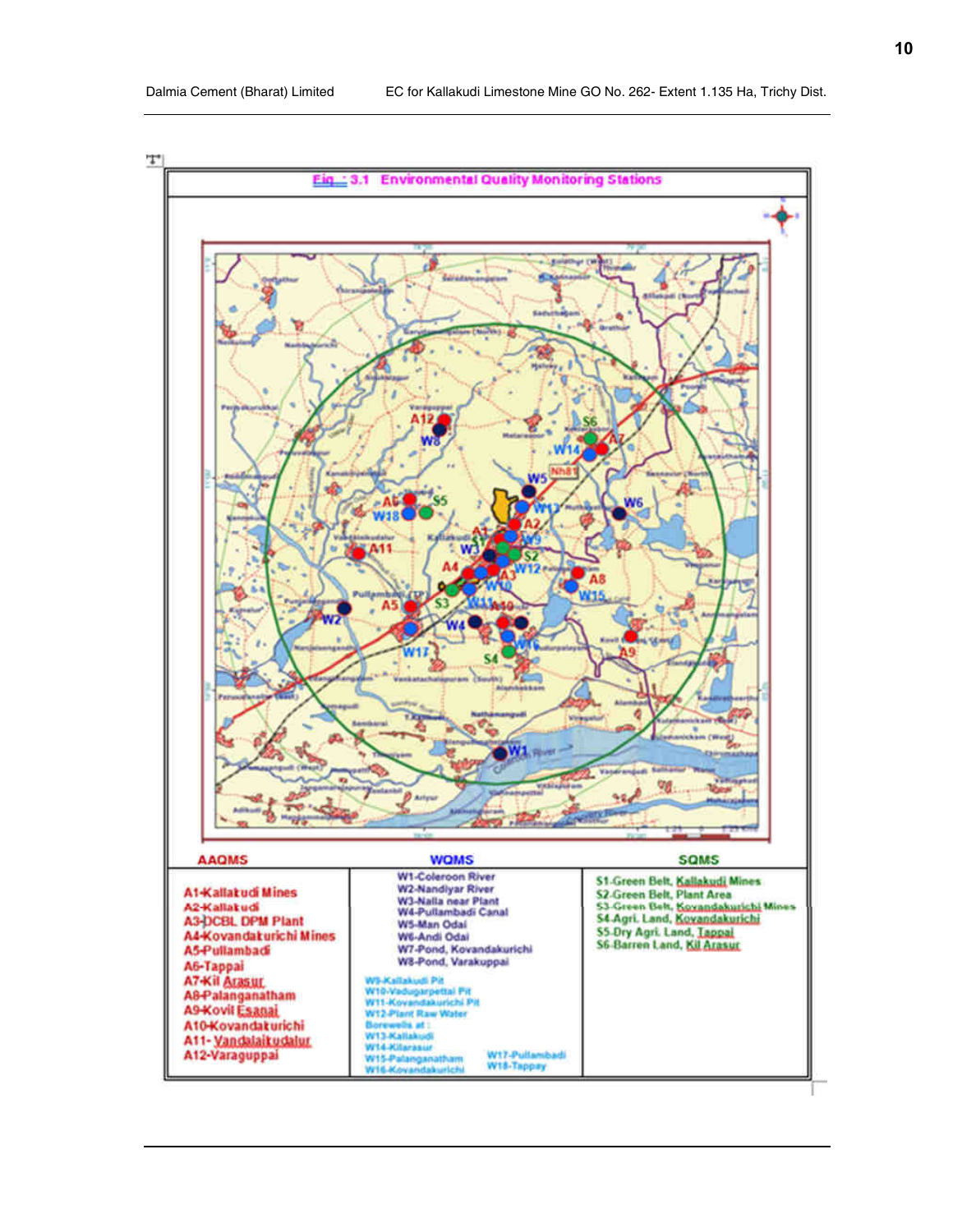Considering the Environmental setting of the project, project activities and their interaction, environmental regulations and Standards, following Environmental Attributes have been included in EIA Study.

- Site specific Micro-meteorological Data from Core Zone for a Season on wind speed, wind direction (wind rose), temperature, humidity, cloud cover, atmospheric pressure, rainfall, etc.
- Ambient Air Quality Monitoring at 12 locations on 24-hourly basis, continuously for 2 days in a week for 4 weeks in a month for a season for the parameters as per Revised NAAQ Norms.
- Noise Level Measurements at all air quality monitoring station for Leq, L day and L night values once in the season.
- $\div$  Water Quality Monitoring grab sampling of Surface Water (8 locations) and Ground Water (10 Locations) including existing Plant Raw Water - once in the Season.
- Soil Quality Monitoring at 6 locations once in the Season for Textural & Physical Parameters & Nutrients.
- Land use pattern based on recent available Satellite Imagery.
- Biotic Attributes for : Flora & Fauna in Core & Buffer Zones.
- Socio-Economic Profile, based on 2011-Census and Need Based Assessment, once in the study period for: Total Population / Household Size, Gender Composition, S.C / S.T Population, Literacy Levels, Occupational Structure, etc.

The summary of baseline status is given in Table 2.1.

| <b>Envl. Component</b> | <b>Main Parameters</b> | <b>Minimum</b> | <b>Maximum</b> | Mean | <b>Desirable</b><br><b>Norms</b> |
|------------------------|------------------------|----------------|----------------|------|----------------------------------|
|                        | PM <sub>2.5</sub>      | 10             | 48             | 22.0 | 60                               |
| Ambient Air Quality,   | <b>PM10</b>            | 16             | 71             | 37.6 | 100                              |
| $\mu$ g/m <sup>3</sup> | SO <sub>2</sub>        | 6              | 23             | 11.5 | 80                               |
|                        | <b>NOx</b>             | 6              | 27             | 13.7 | 80                               |
| Ambient Noise,         | Leg-Day                | 41.5           | 51.2           | 43.9 | 55                               |
| dB(A)                  | Leq-Night              | 39.6           | 47.8           | 41.6 | 45                               |
| <b>Surface Waters</b>  | TDS, mg/l              | 200            | 340            |      | 500/2100                         |
| <b>Ground Waters</b>   | TDS, mg/l              | 230            | 370            |      | 500-2000                         |
| Soil Status            | EC, mmhos/cm           | 1.09           | 1.38           |      | $0.2 - 0.5$                      |
|                        | <b>SAR</b>             | 2.16           | 2.99           |      | $<$ 5                            |

| Table : 2 .1 Environmental Baseline Status |  |
|--------------------------------------------|--|
|--------------------------------------------|--|

Legend : PM2.5-Particulate Matter size less than 2.5 um; PM10- Particulate Matter size less than 10 um; SO2-Sulphur dioxide; NOx-Oxides of Nitrogen; Leq-Day & Leq-Night - Equivalent Noise Levels during Day & Night Times; TDS-Total Dissolved Solids; EC-Electrical Conductivity & SAR-Sodium Absorption Ratio.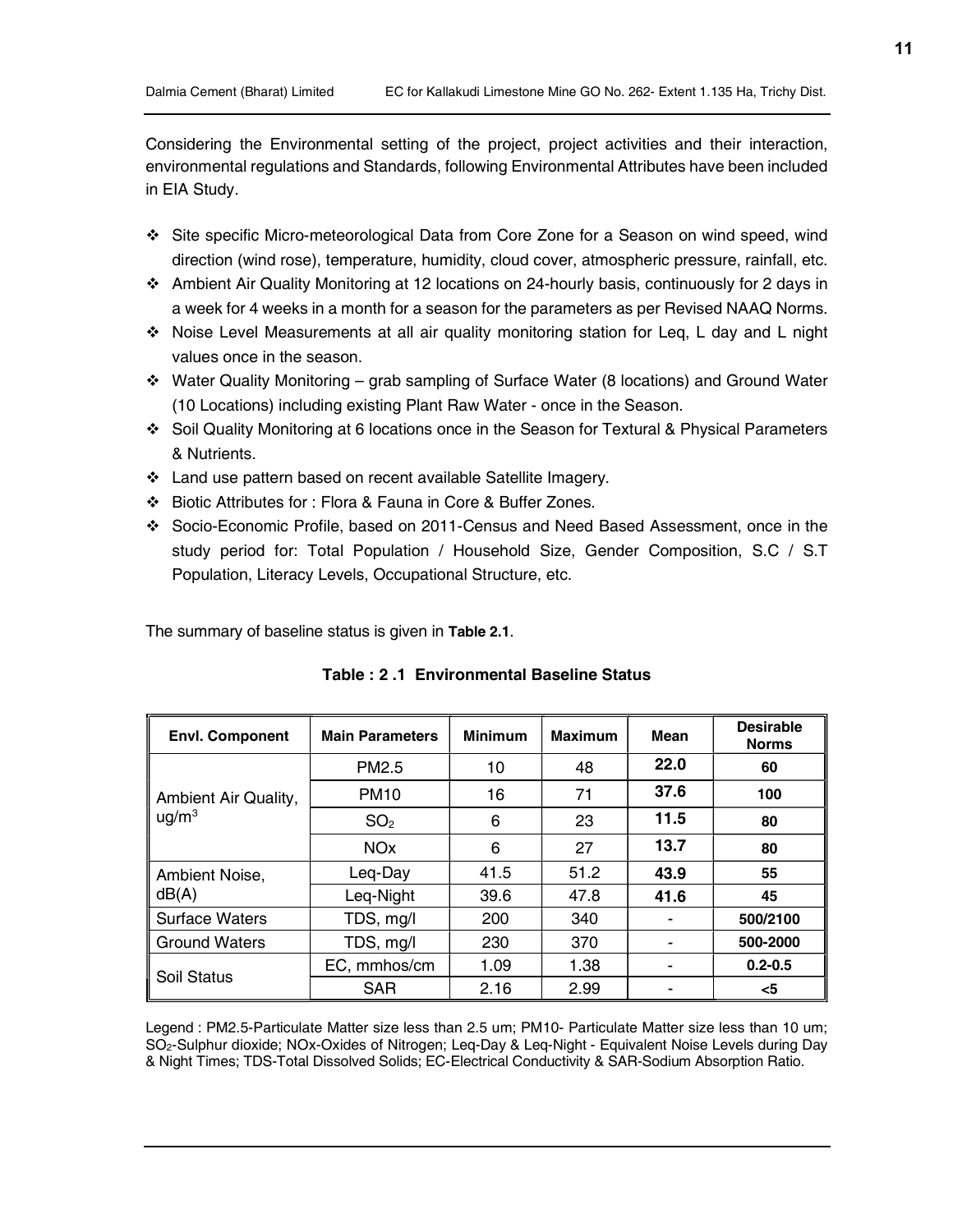The findings of baseline environmental status of the study area are summarized below :

- The collected meteorological data during this season represented the local weather phenomena.
- $\cdot \cdot$  The monitored ambient air quality in the study area was found to be in compliance with the National Ambient Air Quality (NAAQ) 24-hourly Norms for Industrial, Residential, Rural and other areas.
- $\div$  Monitored Ambient Noise Levels (Leq) during day and night times were found to be well within the MoEF&CC Norms.
- The water quality of surface waters were found to be in compliance with CPCB/BIS Norms.
- $\cdot \cdot$  The ground water quality was found to be in compliance with the BIS:10500-2012 Norms.
- $\cdot \cdot$  The soil in the study area would very well support vegetation after amending it suitably.
- \* Karaivetti Bird Sanctuary is in the Study Area and its ESZ is at 8.7 km from the Lease. No Reserved Forests in the Region. Domesticated animals only exist.
- $\div$  The area is thinly populated and basic amenities are available almost in all villages.

Thus, there is adequate buffer for the proposed Proposal in the physical, biological and edaphic environments of the study area.

## 3.0 Anticipated Environmental Impacts

Identification of all potential environmental impacts due to the Proposal are critically examined and major impacts (both beneficial & adverse) are assessed. The impacts have been divided into two categories, viz. Localised and Cumulative. Being an existing Mine, it does not involve any major establishment or construction. Thus, Construction Phase impacts are not there. For Cumulative Impact Assessment, existing industrial activities in the Study Area are considered and their contribution are also assessed (Table 3.1).

| SI. | <b>Industry / Mine</b>                                                                            | <b>Consented Production/</b>                                                                                                                                                                                                                                                                                                                                                           | <b>Bearing &amp; Contribution for</b>                      |
|-----|---------------------------------------------------------------------------------------------------|----------------------------------------------------------------------------------------------------------------------------------------------------------------------------------------------------------------------------------------------------------------------------------------------------------------------------------------------------------------------------------------|------------------------------------------------------------|
| No. |                                                                                                   | <b>Extent</b>                                                                                                                                                                                                                                                                                                                                                                          | <b>Cumulative Impact</b>                                   |
|     | DCBL DPM Cement &<br>Power Plants along with<br>Kallakudi-Kovandakurichi<br>(Local) Captive Mines | DPM<br>Plant<br>Cement<br>existing<br>operation:<br>Clinker: 2.304 MTPA<br>Cement: 3.40 MTPA<br>CPPs: 50 MW<br>Local Captive Mines: 5 Leases.<br>Total Extent-191.265 Ha &<br>Total Consented Prodn.: 2.97 MTPA<br><b>KLK-KVK Mines :-</b><br>GO No. 76 -166,005 Ha in all 4 Pits<br>& 2.0 MTPA<br>GO No. 1158 - 13.295 Ha & 0.75 MTPA<br>GO No. 143 - 10.545 Ha & 0.20<br><b>MTPA</b> | considered<br>Activities are<br>cumulatively as Core Zone. |

|  | Table: 3.1 Industrial Activities considered for Cumulative Impact |  |  |
|--|-------------------------------------------------------------------|--|--|
|--|-------------------------------------------------------------------|--|--|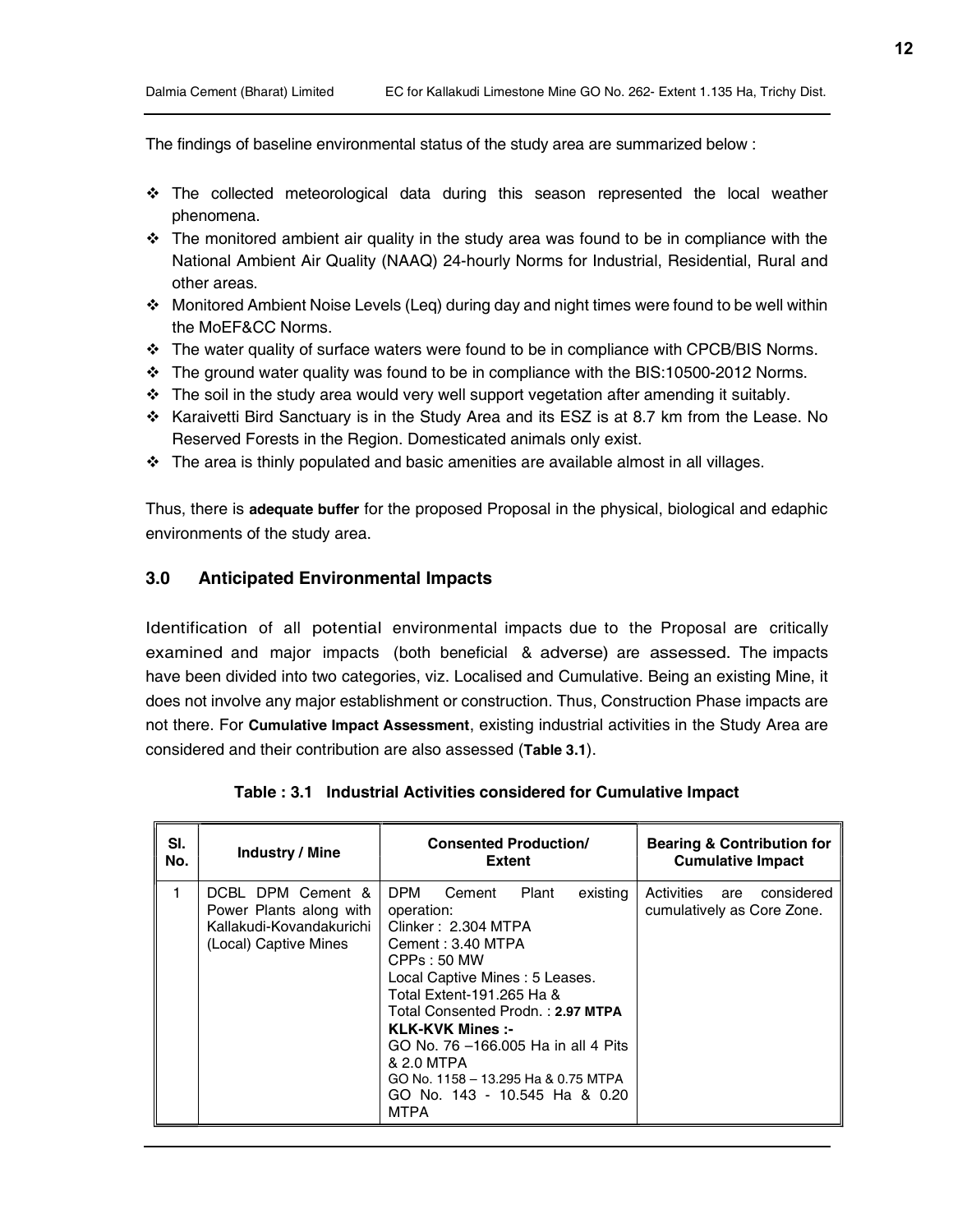| SI.<br>No.    | Industry / Mine                                                             | <b>Consented Production/</b><br><b>Extent</b>                                                                                                                                                                       | <b>Bearing &amp; Contribution for</b><br><b>Cumulative Impact</b>         |
|---------------|-----------------------------------------------------------------------------|---------------------------------------------------------------------------------------------------------------------------------------------------------------------------------------------------------------------|---------------------------------------------------------------------------|
|               |                                                                             | GO No. 262 - 1.135 Ha & 10,000 TPA<br>GO No. 263 - 0.285 Ha & 10,368 TPA<br><b>Apportioned Production considered:</b><br><b>KLK Pit No. 1: 0.308 MTPA</b><br>KLK Pit No. 2: 1.208 MTPA<br>KVK Pit No. 3: 1.454 MTPA |                                                                           |
| $\mathcal{P}$ | Dalmia Refractories Ltd.                                                    |                                                                                                                                                                                                                     | Adjacent to DPM Plant and<br>covered in Baseline Status.                  |
| 3             | Dhandapani<br>Cement's<br>Venkatachalapuram<br>&<br><b>Pullambadi Mines</b> | Venkatachalapuram MLs Extent &<br>(Production): 3.253 Ha (73,250 TPA)<br>& 2.235 Ha (28,850 TPA)<br>Pullambadi ML: Extent: 1.870 Ha<br>Production: 61,000 TPA                                                       | Non-operative Mines<br>in.<br>Downwind Direction and not<br>contributing. |

Cumulative Impact has been assessed for identified Industries and assumed that pollution due to existing Industrial and Mining activities have already been covered under baseline environmental status and continue to remain same till operation of the Project.

Land Use : There is no additional Land requirement for the Proposal. The total extent of the Cement Plant Complex is 65.725 Ha. Local KLK-KVK Mines are located in a total extent of 191.265 Ha. Thus, Industrial activities are being carried out in an extent of 256.990 Ha in the Core Zone. There is no Drilling and Blasting proposed and thus, no vibration impact due to mining. Also, as there is no Solid Waste generation and no Waste Dump proposed now, there will not be any significant change to existing Land Environment due to the Proposal.

Traffic Impact : The existing traffic volume in the Project vicinity was found to be 6,173 PCU/day. In the Post-Project Scenario, there will be an addition of 6 Vehicles (in 2 ways) due to GO 262 and GO 263 Leases to the existing traffic. Cumulatively, the traffic volume in the Project vicinity will be 6,186.1 PCU/day. The net increase (cumulative) will be 13.2 PCU/day only. The existing Roads/NH are adequate to handle the proposed traffic volume due to the Project.

Air Quality : AERMOD View Software is used for Predicting the maximum Ground Level Concentrations (GLCs) including Transportation Impact. The predicted maximum GLCs for cumulative operation of Plants & Mining activities are : PM10 - 1.20 ug/m<sup>3</sup>, SO<sub>2</sub> – 12.76 ug/m<sup>3</sup> and NOx -  $9.23 \text{ ug/m}^3$  and found to be confined locally i.e. within 0.8 km radius from the boundaries. Also, adequate Buffer Level available in the Air Environment for the Proposal.

Noise Levels : In the Mines, Vibro silenced model of Rock Breakers are used. In general, noise generated by these sources is within the limit of 90 dB(A) prescribed by Director General of Mines Safety (DGMS), Dhanbad. The work force is exposed to <85 dB(A) levels during the 8-hours Shift. Noise level at the nearest Lease boundary will be  $<$ 55 dB(A) during day times and  $<$ 45 dB(A) during night times and which will be within the MoEF&CC Norms for Residential Areas.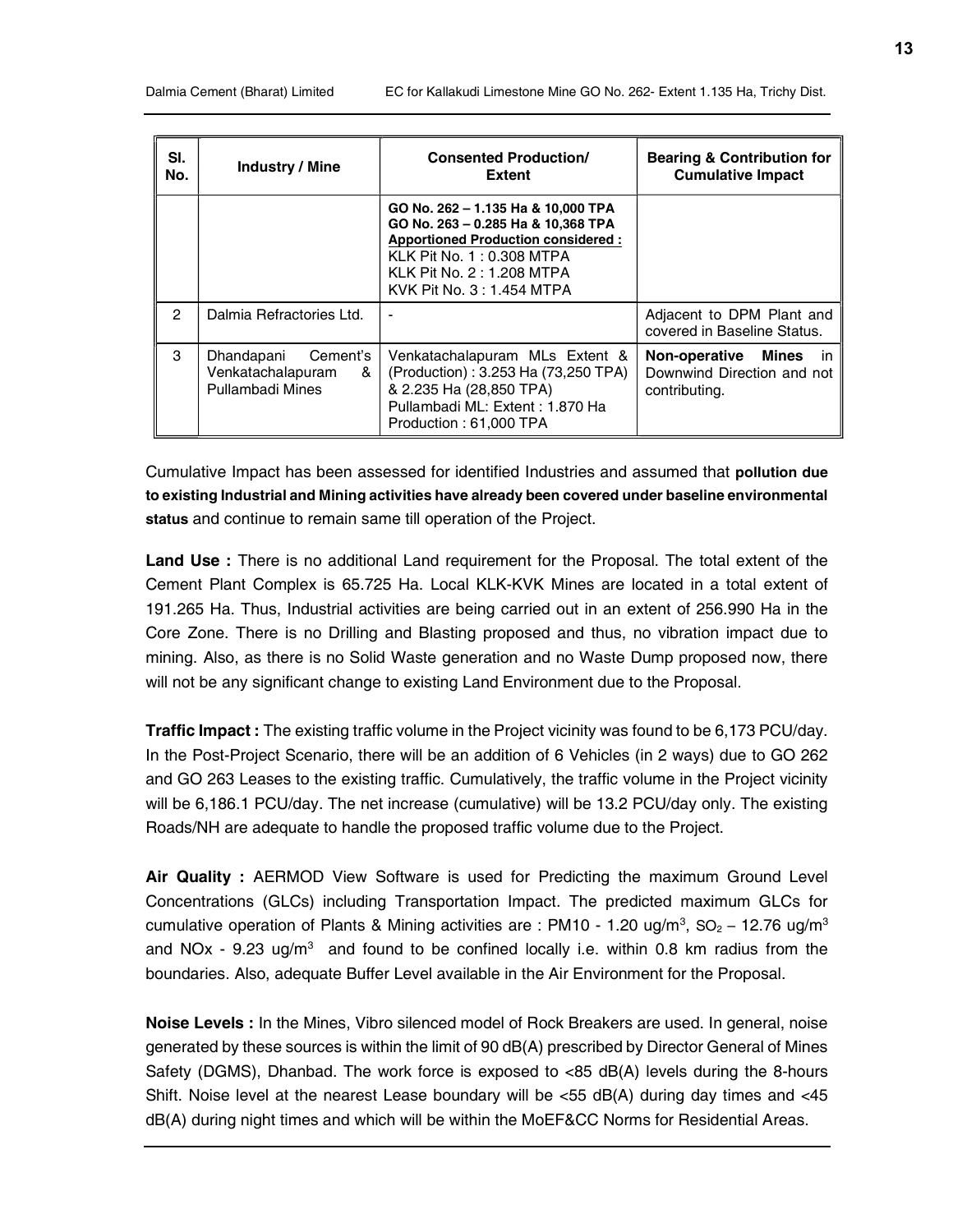Water Environment : Fresh water demand of the Plant is 2,705 KLD which is presently drawn from permitted 3,200 KLD from Coleroon River through the existing water supply system. Also, there is no effluent discharge from the Plants. 'Zero Effluent Discharge' is being maintained in the Complex. Mining Lease requires about 4.0 KLD raw water which is being met out from own borewell at the mine area and also from rain water harvested in mine pit. Also, there will be no Ground Water-table Intersection due to the Mining in the Lease and thus, no significant impact on the Ground Water regime. There is no effluent discharge from the Lease. Only, domestic sewage of 0.4 KLD is generated which is being biologically treated in a Septic Tank followed by a Dispersion Trench.

Solid Waste-Land Environment : There is no Top Soil or OB generation from Kallakudi Pit No.1. There is no Waste Dump also. On future Expansion of GO No. 76, Solid Wastes generation in the form of OB, Conglomerate Gneiss and Sub Grade materials will be there which will be dumped in the eastern side of Pit Nos. 2 & 3 for further utilisation in future.

**Biological Environment** : There is no habitat fragmentation or blocking of migratory corridors due to Project activities. DCBL has developed an effective Green Belt in Plants & Mines which will have significant long term positive impact on the environment. About, 47,287 trees (predominantly local species) are planted in Local Mines @ 1,650 trees/Ha and maintained with survival rate of 90%.

Socioeconomics : Based on the CSR Committee and declared CSR Policy of the Company, the following CSR activities will be covered and Reported :

- ❖ Eradicating extreme hunger and poverty.
- ❖ Promotion of education & vocational skills.
- Ensuring environmental sustainability.
- Contribution to the Prime Minister's National Relief Fund or any other fund set up by the Central Government or the State Governments for socioeconomic development and relief.

Occupational Health : Occupational Health Centre (with qualified Occupational Health Specialist) is established at Dalmiapuram. Adequate care will be exercised to detect early incidences of occupational diseases for prompt treatment and cure. Safety aspects are also ensured to reduce incidents, if any.

# 4.0 Environmental Monitoring Programme

DCBL has EMP Monitoring Cell. The quality of air, noise, water, soil, etc. are being monitored at the identified locations as per MoEF&CC, IBM &TNPCB Norms by appointing an accreditated external agency. For the Lease, periodical monitoring of Ambient Air Quality (3 locations), Fugitive emissions/Workzone Air Quality (4 locations), Ambient & Workzone Noise Levels (4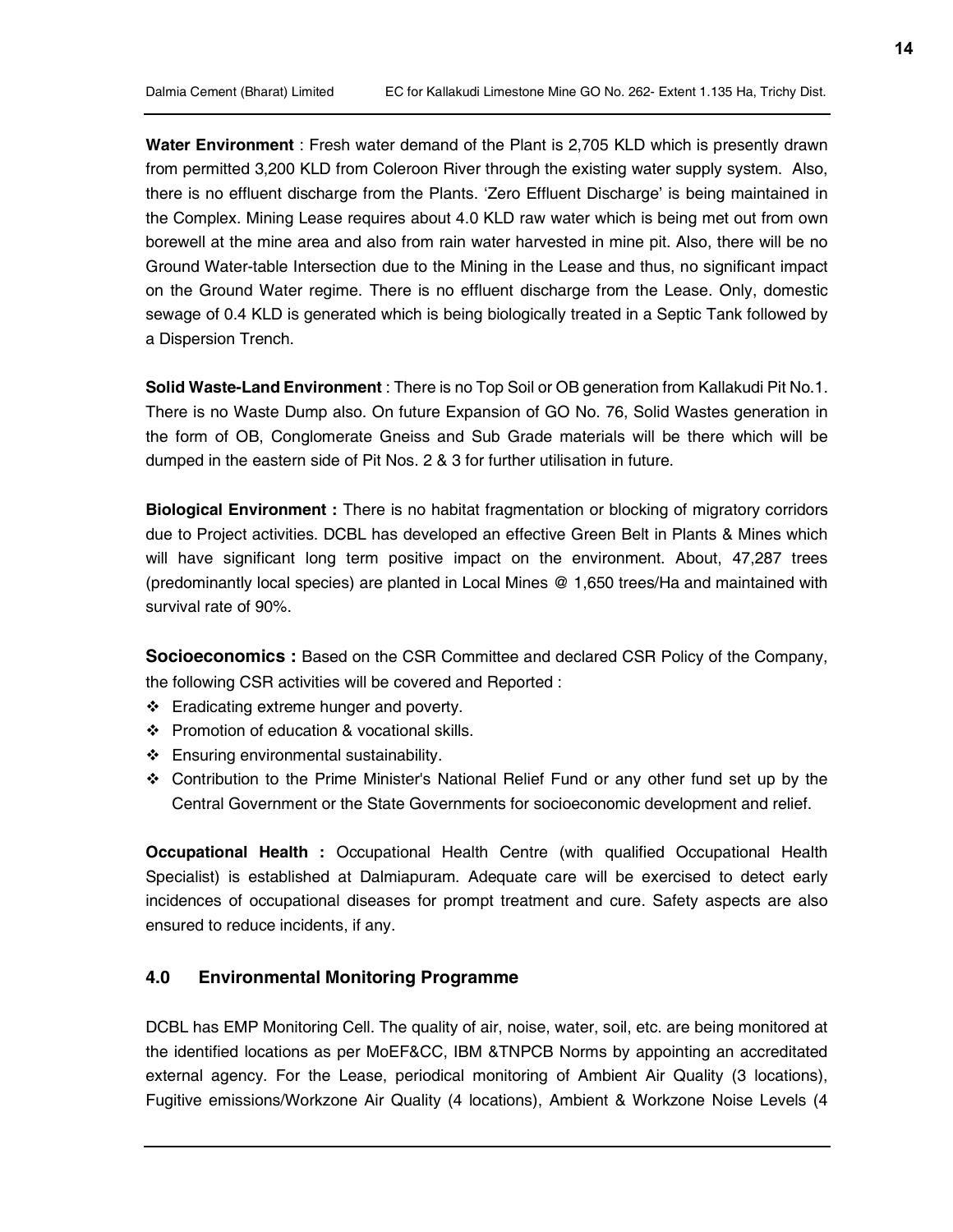locations), Water (4 Surface & 4 Ground waters along with Mine Pit water) and Soil Quality (3 Locations) shall be undertaken and reported to the Authorities.

## 5.0 Additional Studies

Detailed Risk Assessment and mitigative measures are delineated and an effective Disaster Management Plan, for natural and man-made disasters, is also submitted.

# 6.0 Project Benefits

Environmental Benefits : The proposal ensures the continuous limestone supply to the Cement Plants. Effective utilization of the Mineral for Cement manufacturing is a Mineral Conservation Measure.

Financial Benefits : As per MMDR Act 2015, 30% of Royalty Amount (about Rs.35.00 Lakhs) will be earmarked for District Mineral Foundation (DMF) and the amount will be spent for benefit of local villager in the Lease Area.

Social Benefits : Project will employ about 11 persons directly and 20 persons indirectly. The direct & indirect employment, CSR/CER activities, etc., will have a positive impact on the Socioeconomic Structure of the area.

#### 7.0 Environmental Management Plan

Environmental Management Plan (EMP) is suggested to mitigate the possible negative impacts that may be caused to various attributes of environment due to the proposed mining operations.

# 7.1 EMP for Construction Phase

Being existing Mine, there will be no Construction Phase for the Project.

## 7.2 EMP for Operation Phase

Mining operations will be carried out scientifically as per approved Mining Plan, stipulated EC & CFO Conditions, IBM Approvals, DGMS Norms, etc. EMP Measures for Operation Phase are proposed below :

## Land Use :

 Green Belt has to be developed and maintained along the Lease boundary and Safety Barriers.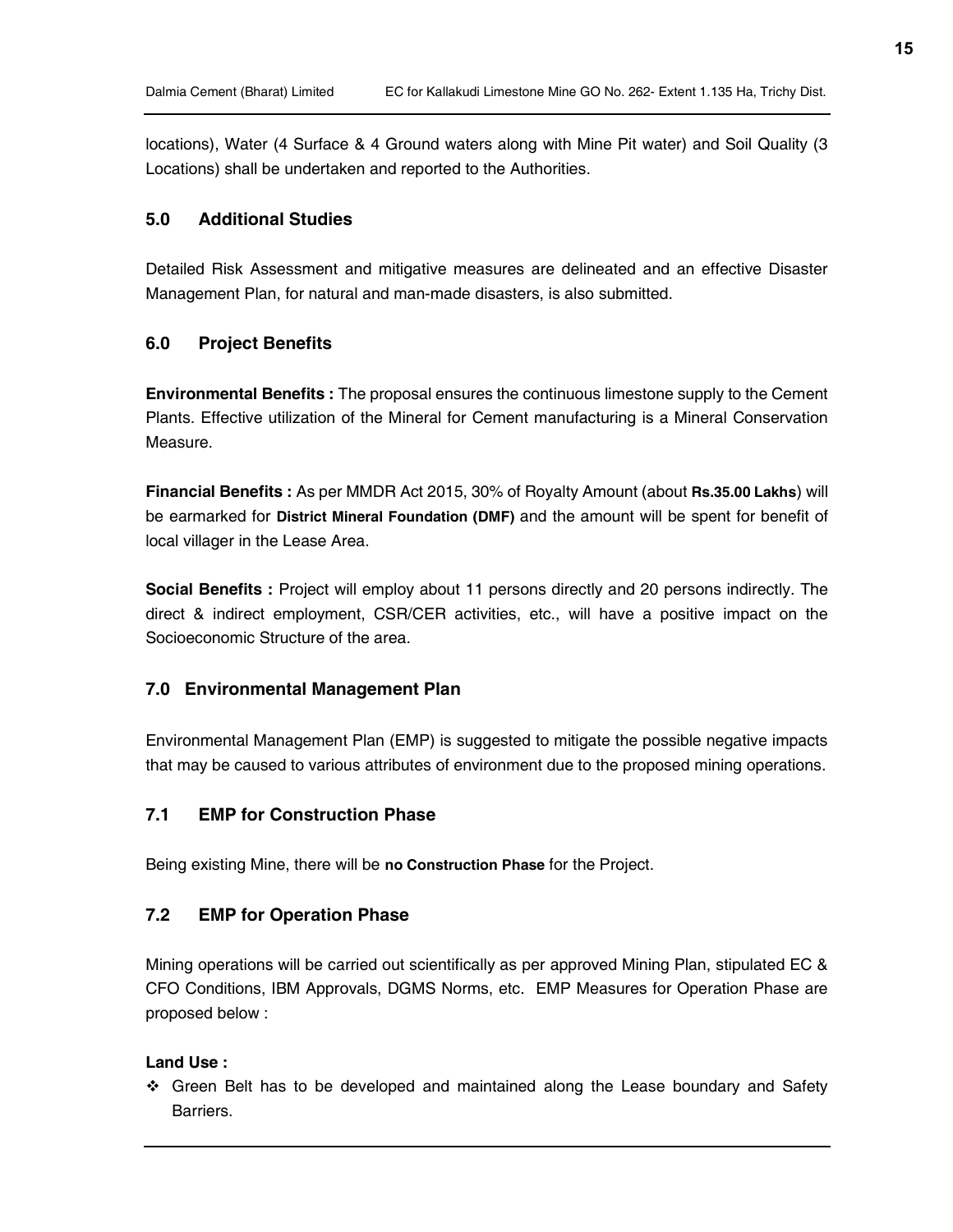- Earthen bunds are to be strengthened along the boundaries to arrest wash-offs.
- ❖ Garland drains are to be maintained around the Lease.
- $\div$  Desilting of garland drains shall be carried out periodically.
- The mined out Pit shall be converted into a Water Reservoir to harvest Rain Water and to recharge the Ground Water-table in the vicinity. Mine Pit water shall be gainfully utilised.

#### Traffic Impact :

Adequate parkings are provided in the Plant.

- $\div$  Facilities for drivers (rest room, toilet, etc.) are also provided. Other Measures are :
- Green Belt with thick foliage along the Plant/Ore Haulage/Transportation roads.
- Security Guards at the Road Junction to handle the inward and outward vehicles from the Plant to the Highway.
- All Trucks are to be fully covered with Tarpaulin to avoid any spillage on transportation.
- Restriction of over loading of Trucks/Tippers shall be enforced.
- ❖ Speed restrictions shall be enforced.
- Restriction of Truck parking in the Highway and Public Roads shall be enforced.
- Regular and preventive maintenance of transport vehicles are to be ensured.
- Compliance to 'Pollution under Control' Certification has to be ensured.

#### Air Environment :

- Non-Conventional method of mining is adopted. Rock breakers are utilised for the mining.
- Eco friendly mining shall be continued.
- Water sprinkling on the Mining areas, loading point, haul roads, etc. has to be carried out.
- Covering of Trucks/Tippers with tarpaulin shall be ensured during Mineral transportation.
- Over loading of Tippers has to be avoided to control the spillages during transportation.
- $\div$  Periodical maintenance and replacement of worn out accessories in the mine equipments.
- $\div$  Tippers are to be maintained periodically.
- Periodical check up of vehicles for 'Emission Under Control' Certificate is to be ensured.
- $\div$  Effective Green Belt with thick foliage has to be developed along boundaries and haul roads.
- Periodical Air Quality Monitoring shall be carried out and Reports submitted to the Authorities.

# Noise Levels :

- No drilling and blasting is done as proposed.
- $\div$  Deploying mining equipments shall be with in-built mechanism for reducing noise.
- $\div$  Provision of silencers to modulate the noise generated by the machines.
- ❖ Providing Air conditioned cabin for operators.
- Providing sound proof operator's cabin of equipments.
- Provision of ear muffs/ear plugs to the workers in higher noise zones.
- Green Belt with thick foliage along roads and around lease boundary will be acoustic barrier.
- Periodical Noise Monitoring shall be carried out and Reports submitted to the Authorities.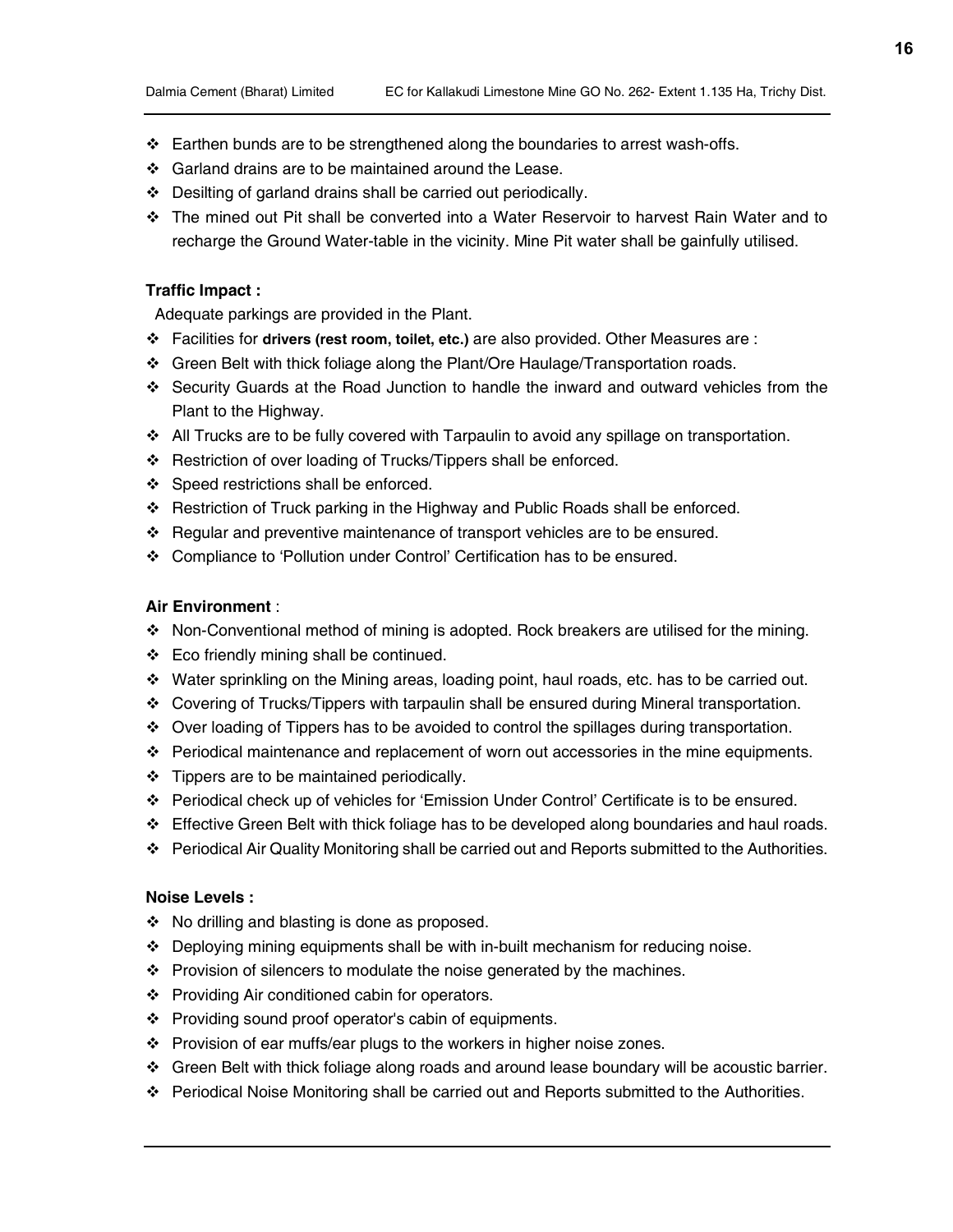#### Water Environment :

- ❖ Proper Mine Pit Water management shall be practiced.
- $\div$  Earthen bunds are to be provided along the boundaries to arrest wash-offs.
- ❖ Garland drains are to be constructed around the Lease.
- Settling Pond has to be provided to garland drains, to settle the Suspended Solids.
- $\cdot \cdot$  The water collected in the garland drains shall be utilized for green belt and dust control measures.
- Periodical maintenance/desilting of garland drains shall be done.
- Green Belt shall be developed and maintained along the Lease boundaries and Safety Barriers.
- Mined out area shall be converted into a Water Reservoir to recharge the Ground Water-table in the vicinity.
- $\div$  Earthen banks shall be provided on non-operating side of dumps to arrest wash-off.
- $\div$  Periodical monitoring of mine pit water shall be carried out and Reports submitted.

#### Land Environment – Solid Wastes :

- $\div$  Construction and maintenance of garland drains at foot of dump and around mine areas shall be done.
- Earthen banks shall be provided on non-operating side of dumps to arrest wash-offs.
- $\div$  Saplings will also be planted along the foot and unused slopes to arrest / prevent erosion.
- $\div$  After the mine reaches the ultimate depth, developmental wastes and rejects stacked in the earmarked locations shall be backfilled and topsoil shall be spread and afforested.
- Organic wastes (dry leaves, food wastes, etc.) shall be subjected to vermi composting and used as manure for the Green Belt.
- Inorganic wastes (papers and other wastes) are to be properly disposed of.

## Biological Environment :

- $\div$  Effective Green Belt has to be developed all along the boundaries, haul roads, waste dumps, etc. and maintained with good Survival Rate till Conceptual Stage.
- Native species shall be preferred for Green Belt development.
- $\div$  Fruit bearing trees may also be preferred.
- Afforestation in backfilled & reclaimed areas shall be undertaken.

## Social Measures :

- CSR activities shall be carried out by providing social and welfare measures for the local residents and nearby villages around the mine area.
- $\cdot \cdot$  The prime focus will be on the creating and maintaining of drinking water facilities for the students at the nearby Government Schools, establishing toilets especially for girl students at the schools, setting up of computer centres, maintenance of village roads & ponds, providing solar street lights, conducting free medical camps, etc.
- Joining Hands with District Administration in implementing Govt. Schemes.